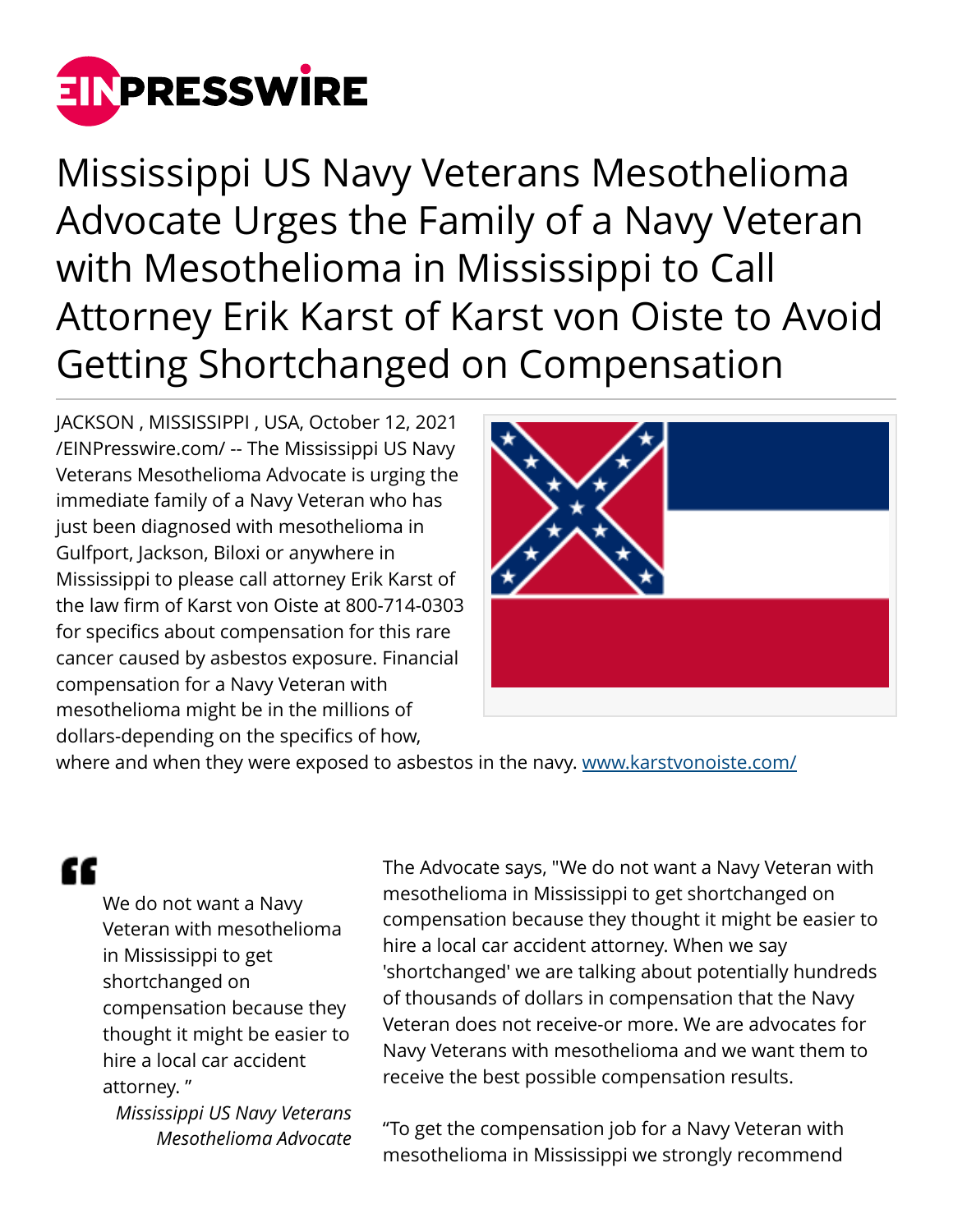attorney Erik Karst of the law firm of Karst von Oiste. For direct access to attorney Erik Karst of Karst von Oiste please call 800-714-0303. He is an amazing compensation resource for Navy Veterans with mesothelioma and or their family members." [www.karstvonoiste.com/](http://www.karstvonoiste.com/) 

The Mississippi US Navy Veterans Mesothelioma Advocate offers their free services to US Navy Veterans with mesothelioma in Jackson, Gulfport, Southaven, Hattiesburg, Biloxi, Tupelo or anywhere in Mississippi.

<https://Mississippi.USNavyMesothelioma.Com>

For the best possible mesothelioma treatment



options in Mississippi the Mississippi US Navy Veterans Mesothelioma Advocate strongly recommends the following heath care facility with the offer to help a diagnosed victim, or their family get to the right physicians at this hospital:

\* University of Mississippi Medical Center Jackson, Mississippi: <https://www.umc.edu/cancerinstitute/>

About one third of all US citizens diagnosed with mesothelioma each year are Veterans of the US Navy. Before a Navy Veteran with mesothelioma or their family retain the services of a lawyer or law firm they are urged to call the US Navy Veterans Mesothelioma Advocate anytime at 800- 714-0303.<https://USNavyMesothelioma.Com>

The states with the highest incidence of mesothelioma include Maine, Massachusetts, Connecticut, Maryland, New Jersey, Pennsylvania, Ohio, West Virginia, Virginia, Michigan, Illinois, Minnesota, Louisiana, Washington, and Oregon.

However, based on the calls the US Navy Veterans Mesothelioma advocate receives a US Navy Veteran diagnosed with mesothelioma could live in any state including New York, Florida, California, Texas, New Hampshire, Vermont, Iowa, Indiana, Missouri, Kentucky, Tennessee, North Carolina, Georgia, Alabama, Mississippi, Oklahoma, Arkansas, Nebraska, North Dakota, Montana, Wyoming, Colorado, Nevada, New Mexico, Utah, Arizona, Idaho, or Alaska. [www.karstvonoiste.com/](http://www.karstvonoiste.com/)